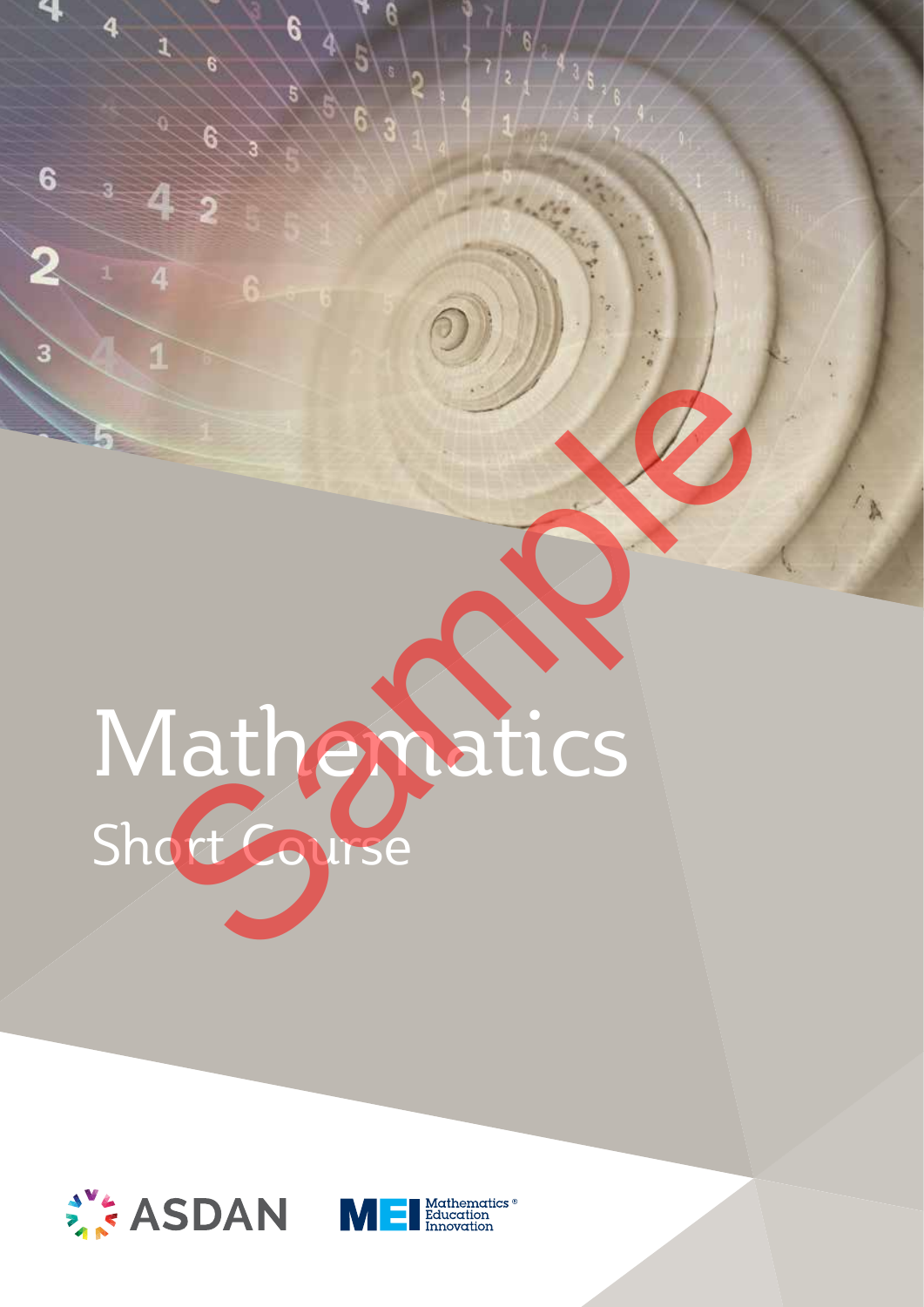| Student name:       |                                                                                                                                                              |
|---------------------|--------------------------------------------------------------------------------------------------------------------------------------------------------------|
| Centre name:        |                                                                                                                                                              |
| <b>ASDAN</b> tutor: |                                                                                                                                                              |
| ME Education        | Developed in association with MEI (Mathematics<br>in Education and Industry), with grateful thanks to<br>them for authoring and providing content expertise. |

#### DISCLAIMER:

Personal information, photographs and videos of students and staff are classed as personal data under the terms of the Data Protection Act 1998. The use of such information as portfolio evidence for ASDAN Programmes or Qualifications will require centres to obtain consent from students, parents and carers. ASDAN does not pass on, or use in any way, materials provided by centres, unless given permission to do so for publicity or training purposes

©ASDAN April 2017 All Rights Reserved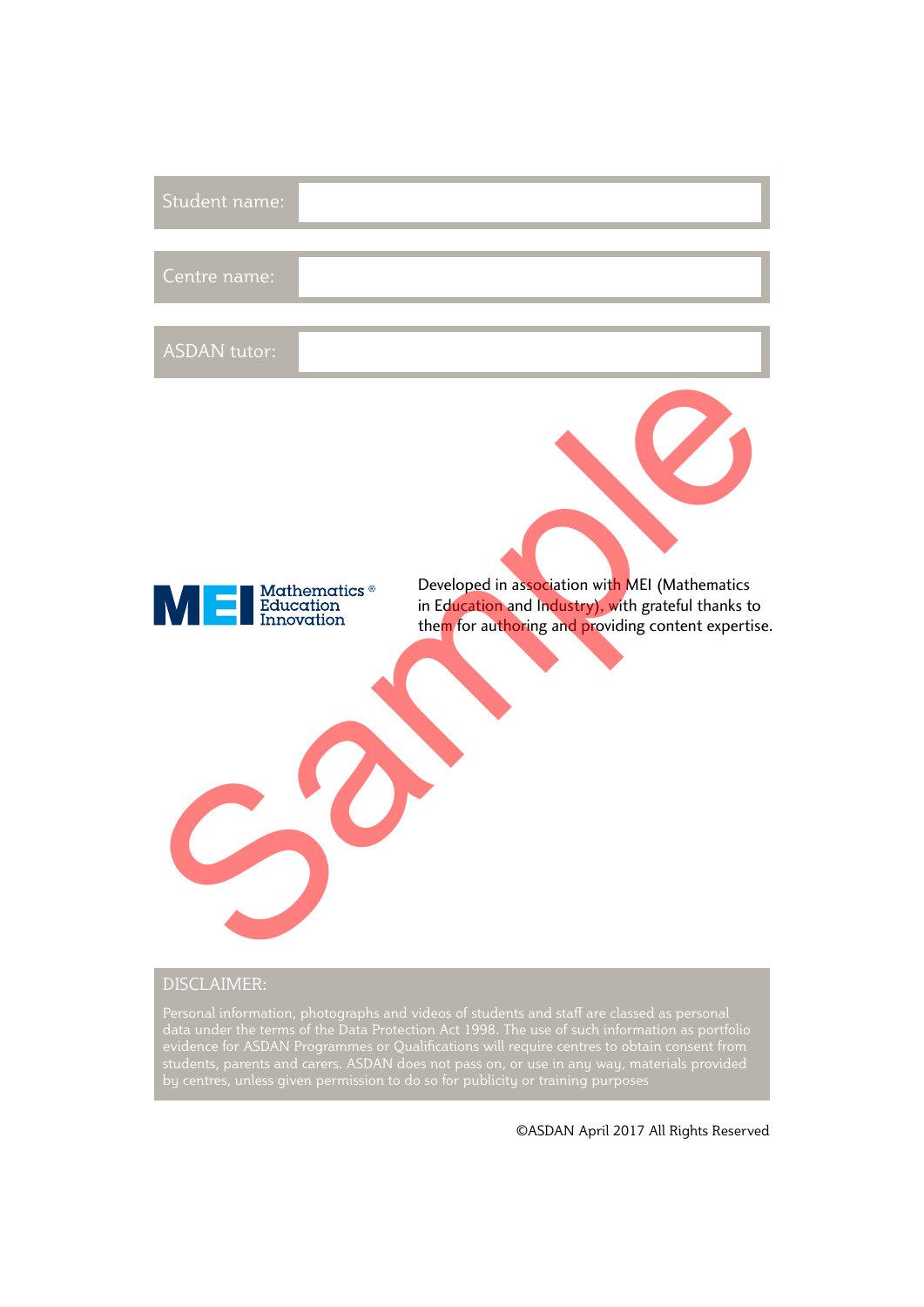

### **Contents**

| Introduction                               | $\overline{2}$             |
|--------------------------------------------|----------------------------|
| Achieving Your Short Course                | $3-4$                      |
| Record of Progress                         | 5                          |
| Recording Your Skills                      | b                          |
| <b>Module 1 Probability and Statistics</b> |                            |
| Section A Challenges                       | $8 - 9$                    |
| Section B Challenges                       | $10 - 11$                  |
| <b>Module 2 Money</b>                      | 13                         |
| <b>Section A Challenges</b>                | $14 - 15$                  |
| <b>Section B Challenges</b>                | $16-17$                    |
| <b>Module 3 Number</b>                     | 19                         |
| Section A Challenges                       | $20 - 21$                  |
| Section B Challenges                       | $22 - 23$                  |
| <b>Module 4 Geometry and Measure</b>       | 25                         |
| Section A Challenges                       | $26 - 27$                  |
| Section B Challenges                       | 28-29                      |
| Module 5 Algebra                           | 31                         |
| Section A Challenges                       | 32-33                      |
| Section B Challenges                       | 34-35                      |
| <b>Module 6 Mathematical Discovery</b>     | 37                         |
| <b>Section A Challenges</b>                | 38-39                      |
| Section B Challenges                       | 40-41                      |
| <b>Recording Documents</b>                 | 43-50                      |
| <b>Adding Value</b>                        | 51                         |
| Space for Notes                            | 52                         |
| <b>Summary of Achievement</b>              | <b>Yellow centre pages</b> |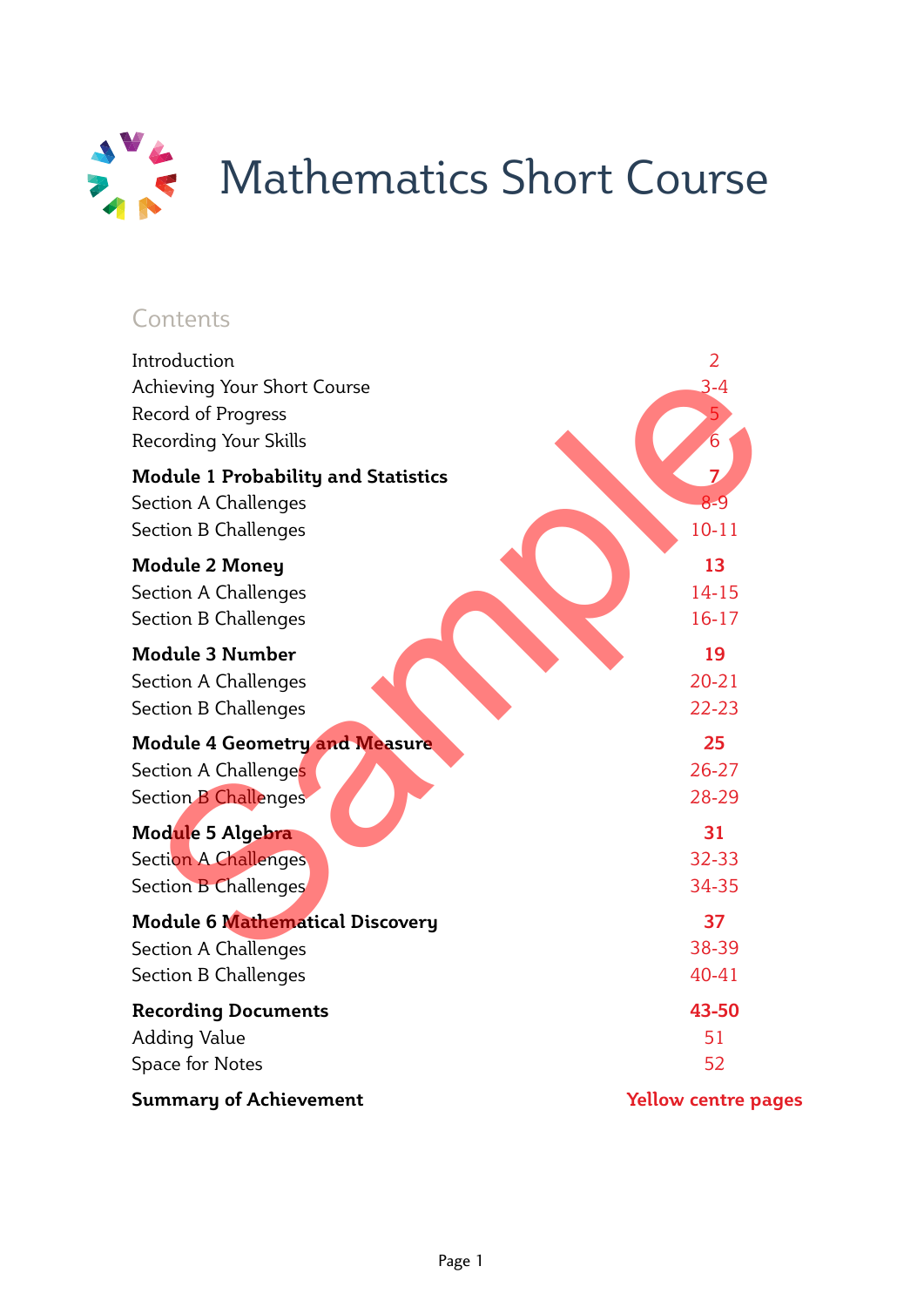

## Achieving your Short Course

| How long will the Short Course take?                                                                                                                                          |                                                                                                                                                                                                                                                                                                                                                                                                                                                                                                                                                     | <b>Hours</b>   | <b>Credits</b> |  |
|-------------------------------------------------------------------------------------------------------------------------------------------------------------------------------|-----------------------------------------------------------------------------------------------------------------------------------------------------------------------------------------------------------------------------------------------------------------------------------------------------------------------------------------------------------------------------------------------------------------------------------------------------------------------------------------------------------------------------------------------------|----------------|----------------|--|
| You have the option of accrediting up to 60 hours of Mathematics<br>activities.<br>For every 10 hours, you are awarded one credit, for example:                               |                                                                                                                                                                                                                                                                                                                                                                                                                                                                                                                                                     | 10<br>30<br>60 | 1<br>3<br>6    |  |
| These credits can contribute<br>towards other programmes and<br>qualifications.<br>The Mathematics Short Course<br>can lead to:                                               | What must I do?                                                                                                                                                                                                                                                                                                                                                                                                                                                                                                                                     |                |                |  |
|                                                                                                                                                                               | Read through these introductory pages carefully.<br>Look at the modules and challenges and decide which challenges<br>you wish to complete $\sim$ your tutor will be able to help you decide.                                                                                                                                                                                                                                                                                                                                                       |                |                |  |
| <b>ASDAN Personal</b><br><b>Development Programmes</b><br>(Bronze, Silver, Gold or<br>Universities)                                                                           | Create an evidence portfolio to safely store all the material<br>you'll need to have in place before your tutor can claim your Short<br>Course certificate.<br>Plan, organise and carry out your chosen challenges, collecting<br>evidence as you go and storing it safely in your evidence portfolio.<br>Before asking your tutor to check your work and claim your<br>certificate make sure your portfolio contains the following:<br>1. A student book<br>2. A completed Record of Progress (page 5)<br>3. Evidence for each challenge completed |                |                |  |
| <b>ASDAN Qualifications</b><br>(Levels 1 and 2)<br>AoPE (Award of Personal<br>Effectiveness) Levels 1 and 2<br>CoPE (Certificate of Personal<br>Effectiveness) Levels 1 and 2 |                                                                                                                                                                                                                                                                                                                                                                                                                                                                                                                                                     |                |                |  |
| and could ev <mark>ent</mark> ually lead on to:<br><b>ASDAN Qualifications (Level 3)</b><br>CoPE (Certificate of Personal<br>Effectiveness) Level 3                           | 4. The correct number of Short Course Skills Sheets<br>(see pages 43-50)<br>5. A completed Summary of Achievement (yellow centre pages)<br>6. A completed Personal Statement (yellow centre pages)                                                                                                                                                                                                                                                                                                                                                  |                |                |  |

#### **ASDAN Qualifications (Levels 1 and 2)**

### **What will I need?**

- $\blacksquare$  Your own copy of this Short Course book
- $\blacksquare$  A portfolio (file or folder), into which you will put your evidence

#### **What must I do?**

- 1. A student book
- 2. A completed Record of Progress (page 5)
- 3. Evidence for each challenge completed
- 4. The correct number of Short Course Skills Sheets (see pages 43-50)
- 5. A completed Summary of Achievement (yellow centre pages)
- 6. A completed Personal Statement (yellow centre pages)

#### **Information for tutors**

To download guidance documents, go to: **members.asdan.org.uk/my-courses/short-courses**

A Quick Guide to ASDAN Short Courses contains step-by-step guidance for delivering any Short Course, from registering with ASDAN to certification.

The Mathematics Short Course Tutor Notes provide challenge-bychallenge advice, lesson ideas and suggested resources.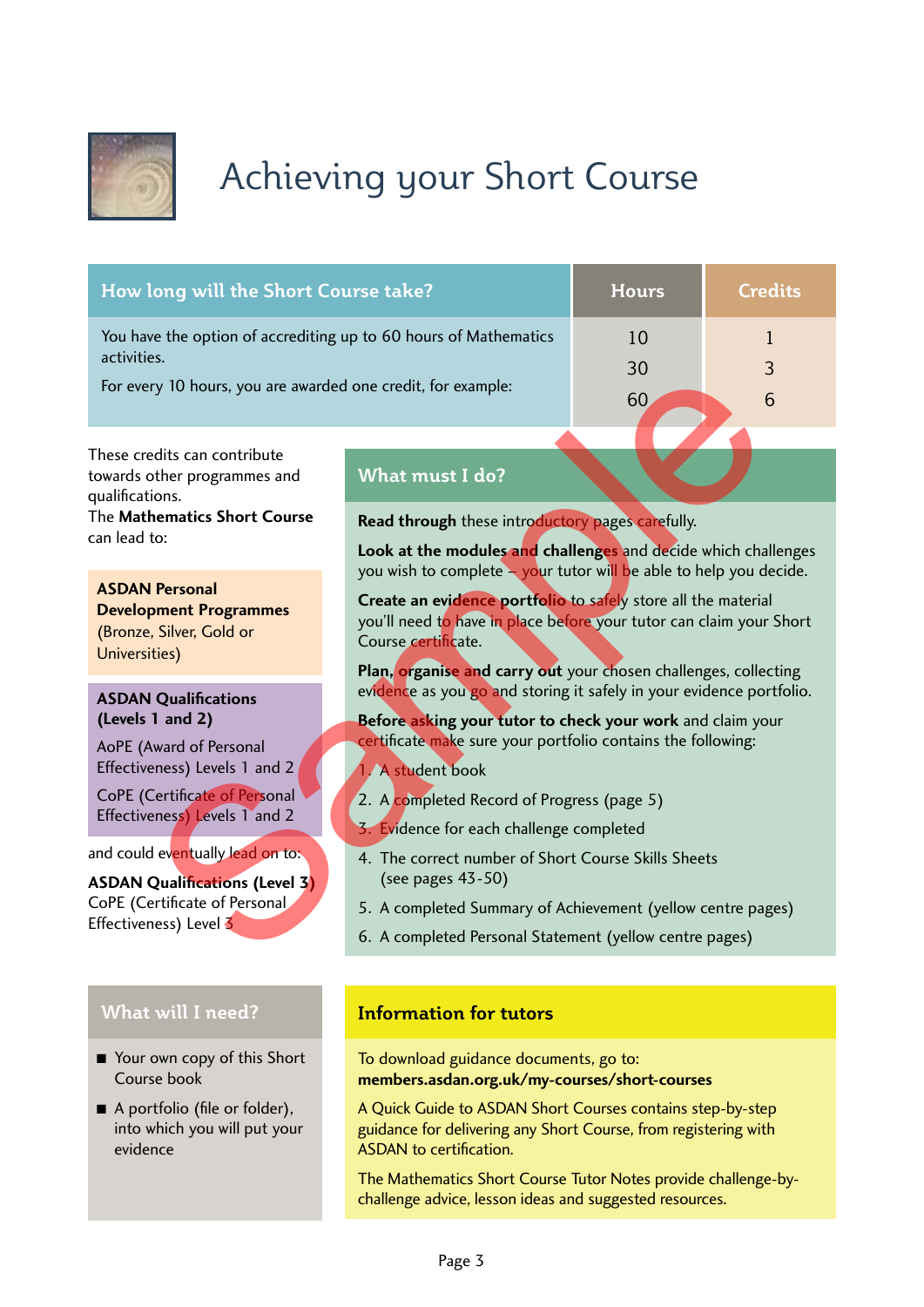

## Recording Your Skills

#### **Recording your skills**

Next to each challenge is a set of tick boxes where you can record the skills you have been developing during the activity.

These help you link your achievements to the national standards for these skills.

Mathematics activities provide an excellent opportunity to develop the skills of:

- **Learning**
- **T**eamwork
- Goping with Problems
- Use of IT
- Use of English
- $\blacksquare$  Use of Maths

#### **The importance of Key/Core Skills**

These are an everyday part of adult and working life. You need to be able to make yourself understood when speaking and writing, planning your own learning, working with others, carrying out basic calculations and using information technology.

Every job needs some or all of these skills and they are just as useful in Further and Higher Education.

#### **Learning**

This skill is about how you manage your personal learning and development. It is about planning and working towards targets to improve your performance and reviewing your progress.

#### **Teamwork**

This skill is about how you work with others when planning and carrying out activities to get things done and achieving shared objectives. This will involve working with a group of people. Coping the transits of the skills of the skills of the skills of the school of the skills of the name is to the name of the skills of the skills of the name of the skills of the skills of the skills of the skills of the sk

#### **Coping with Problems**

This skill is about recognising problems and doing something about them. It is about using different methods to find a solution and checking to see if they work.



### **Use of IT**

This skill is about being able to make the best use of computers and other items such as printers, scanners and digital cameras. Being familiar with how to use this equipment is vitally important, not only in the workplace but also in the home.

### **Use of English**

This skill is not only about how you talk to people but also about the ways you find out information and let other people know about your views and opinions. It also includes all aspects of writing and reading.

#### **Use of Maths**

This skill is about your ability to use numbers. If, for example, you've measured or calculated something you will have used numeracy skills. Being able to use numbers is a skill highly valued by employers; many of the challenges in this Short Course will give you opportunity to practise your numeracy skills.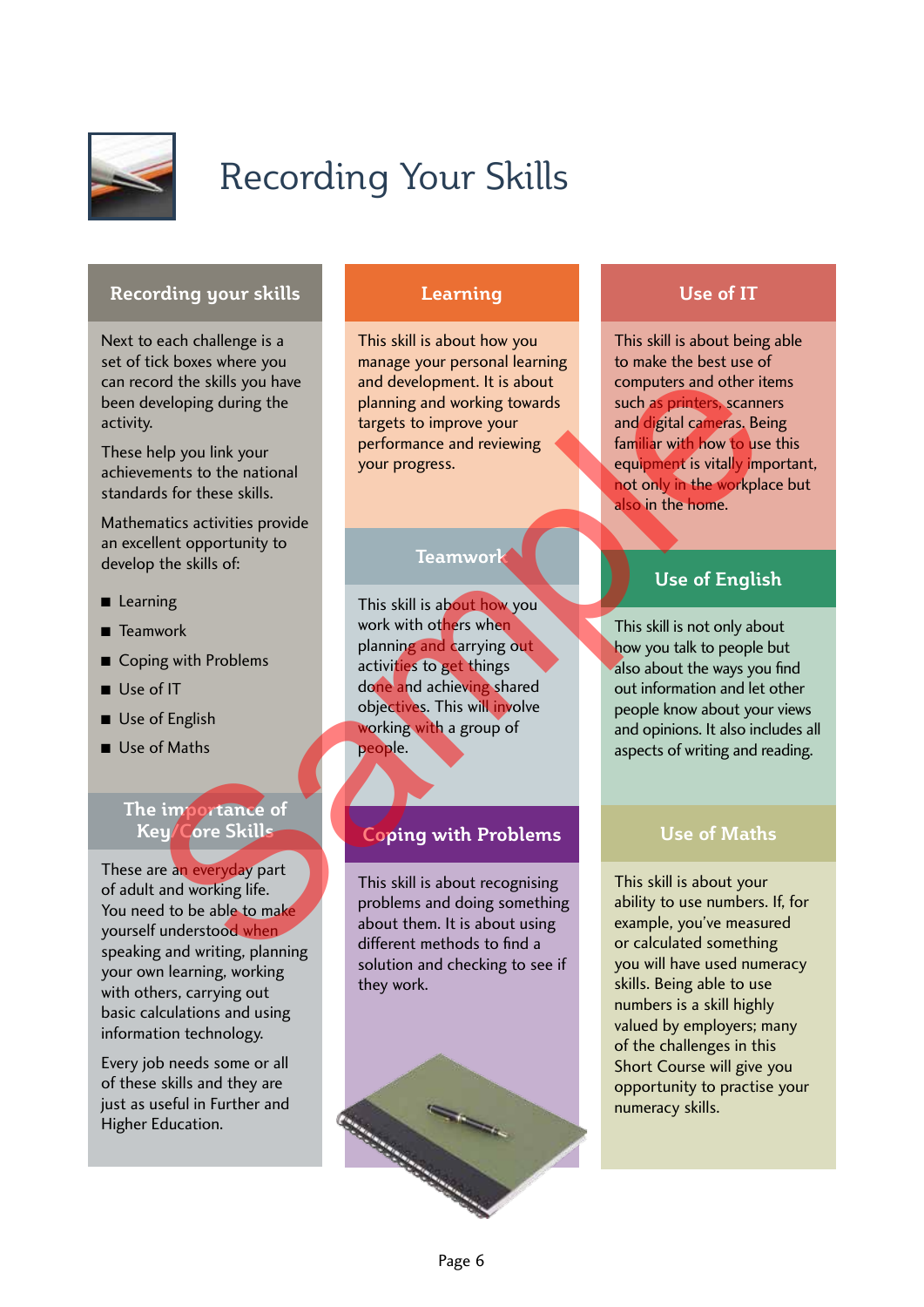# Module 1 Probability and Statistics Sample of the Marian Statistics

 $9900$ 

 $\mathcal{L}_{+}$ STR

દ

 $n_{\rm p}$ 

STR

LANGUAGE

**LANGUAGE** 

USTEV

PERFORMANCE

SCORE.

**PROTESSION** 

SEARCH

WIDGE

OGE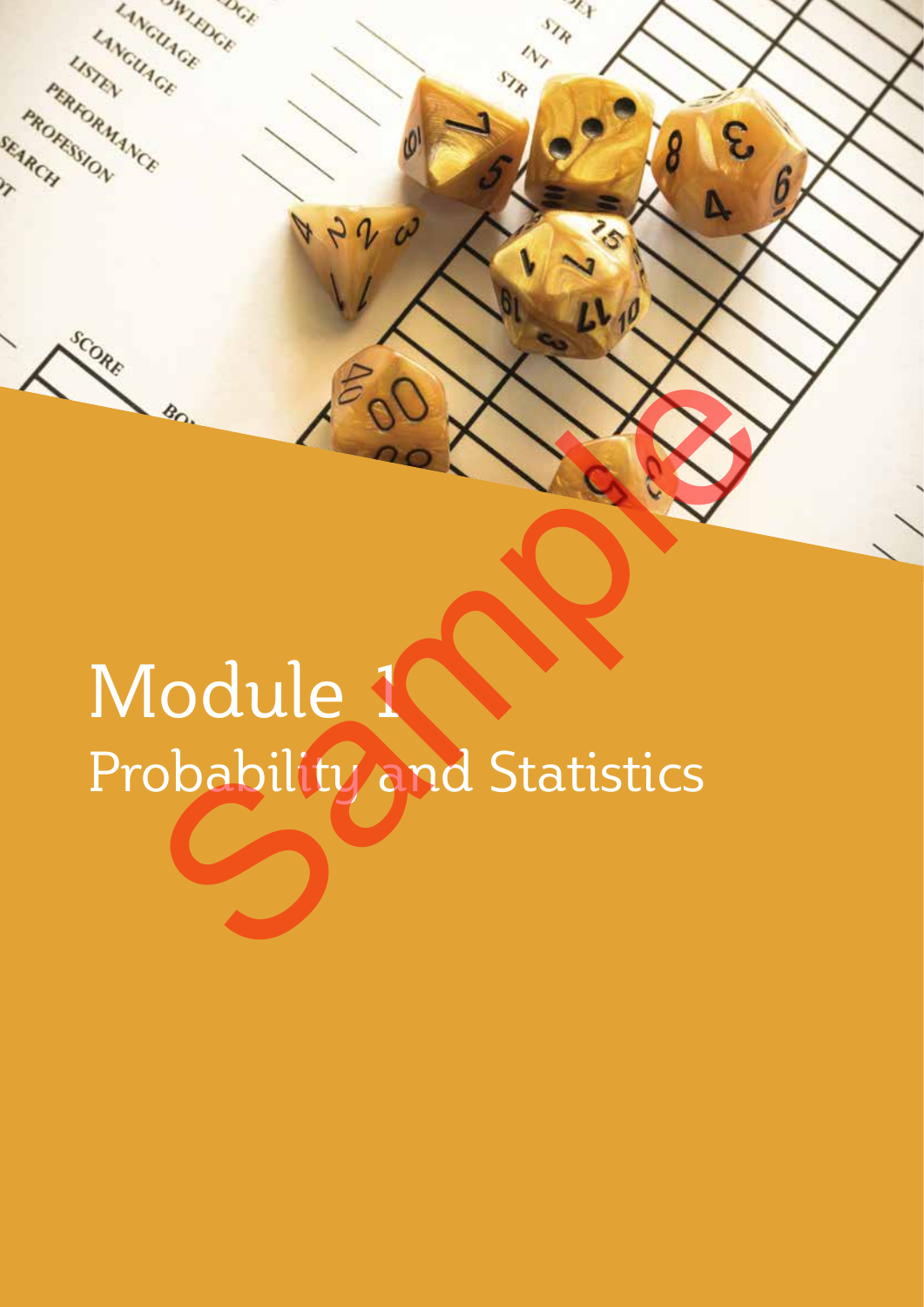

### Module 1 Probability and Statistics

### **Section A:** Complete at least FOUR challenges over 10 hours (1 credit)



Investigate the relationship between height and shoe size by asking or measuring at least 20 people. Draw a scatter graph of your results and explain your conclusions.

**Skills I used:** Learning **Teamwork** Coping with Problems Use of IT Use of English Use of Maths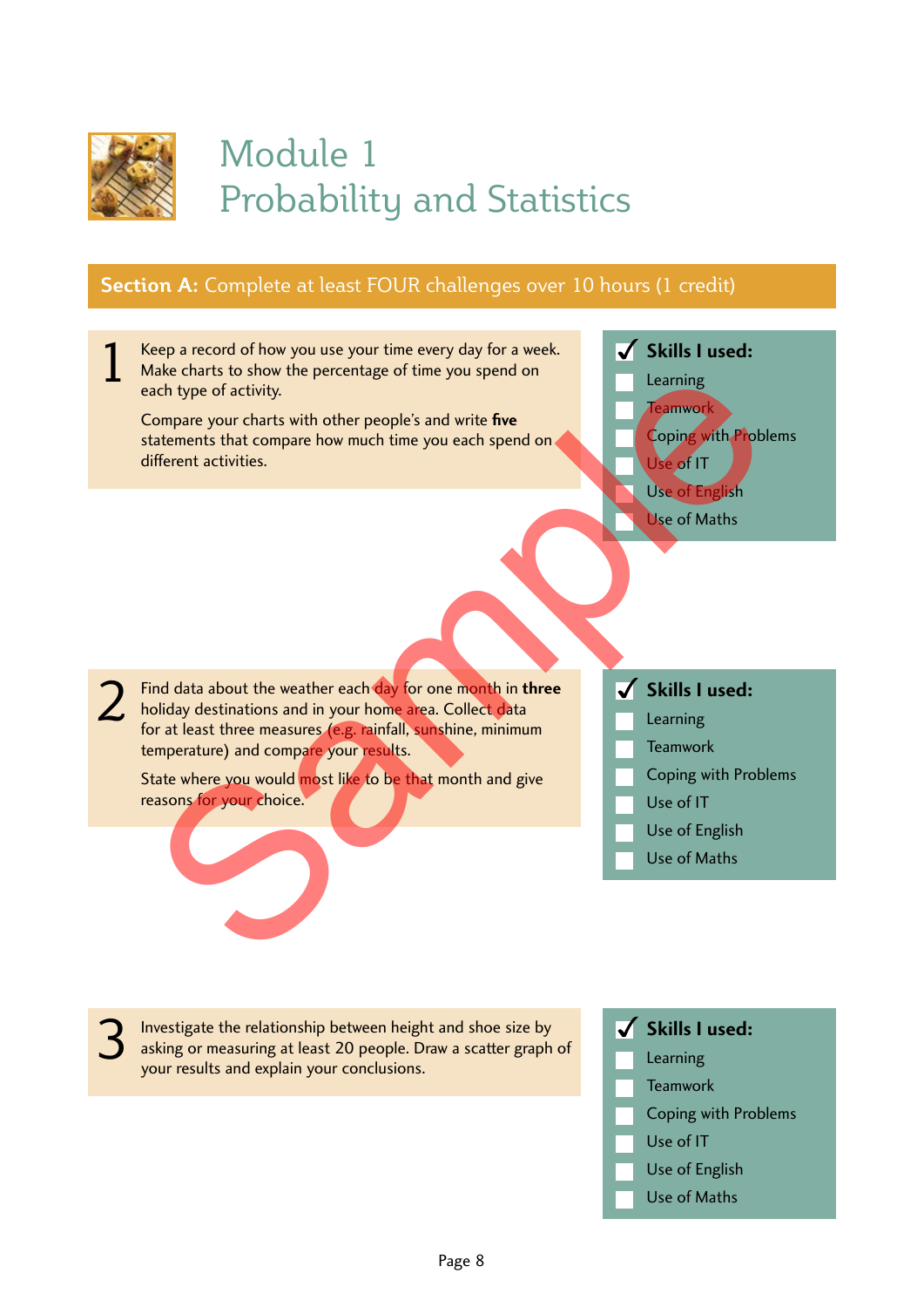# Module 3 Number<sup>7</sup> Color (CO)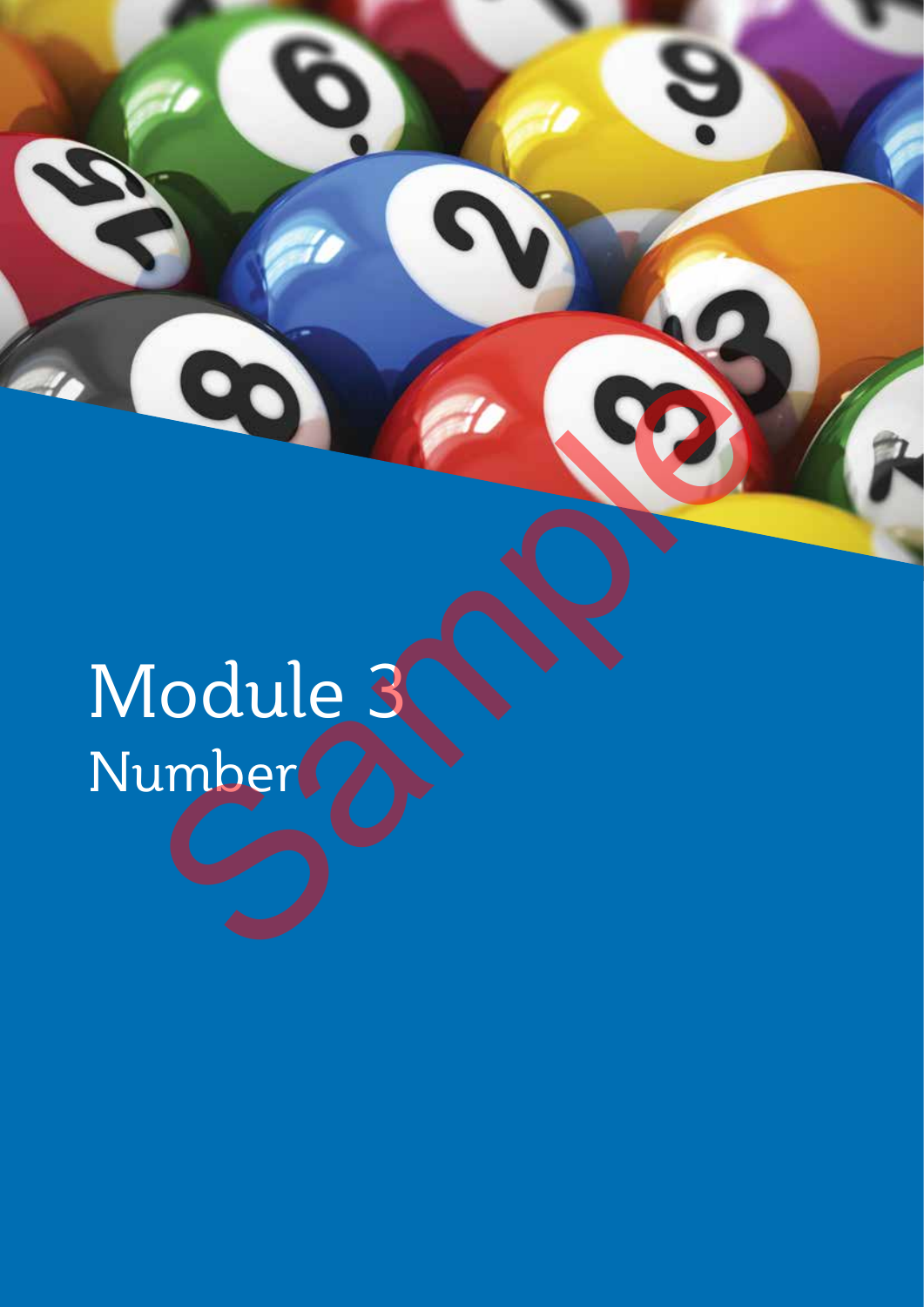## Module 3 Number

Find out the value of the pound against the Euro, the US dollar and one other currency.<br>
1. Learning and one other currency.

Make a table and a graph that a tourist from another country could use to convert between currencies when on holiday in London. Use your table to give the cost of **five** common purchases in the tourist's own currency.

#### Choose **three** models of car or motorbike and find out the price of each vehicle when new, when one year old and when five years old. Calculate the percentage depreciation for each model: Shoose three models of car or motorbike and find out the price of each vehicle when new, when one year old and when<br>five years old Galculate the percentage depreciation for each

- for the first year; and
- over the full five-year period

Choose one car and draw a graph of its price against year. Using the graph, predict the price when the car was three years old and see how close you were.

Create a puzzle using a crossword grid and numbers. Your 'crossnumber' should be a grid of no more than 12 by 12 and should have one digit in each box. Write all your clues below the grid and swap your puzzle with someone else's to try them out. G Create a puzzle using a crossword grid and numbers. Your<br>
Skills I used:<br>
should have one digit in each box. Write all your clues below. Learning Theorem and the total spin and the common state of the common state of each vehicle when new when one year of and when the of English<br>
Sample of Maths<br>
The of English Use of Maths<br>
Use of Maths<br>
Use of Maths<br>
Use of Maths<br>

Remember that crossword grids have some blacked out squares and are usually arranged symmetrically.

### Learning

- **Teamwork**
- Coping with Problems
- Use of IT
- Use of English
- Use of Maths

- Learning
- **Teamwork**
- Coping with Problems
- Use of IT
- Use of English
- Use of Maths

- Learning
- **Teamwork**
- Coping with Problems
- Use of IT
- Use of English
- Use of Maths
- The Other agreed challenge:<br>
The Other agreed challenge:<br>
The Other agreed challenge:<br>
The Other agreed challenge:<br>
The Other agreed challenge:<br>
The Other agreed challenge:<br>
The Other agreed challenge:<br>
The Other agreed ch
	- Learning
	- **Teamwork**
	- Coping with Problems
	- Use of IT
	- Use of English
	- Use of Maths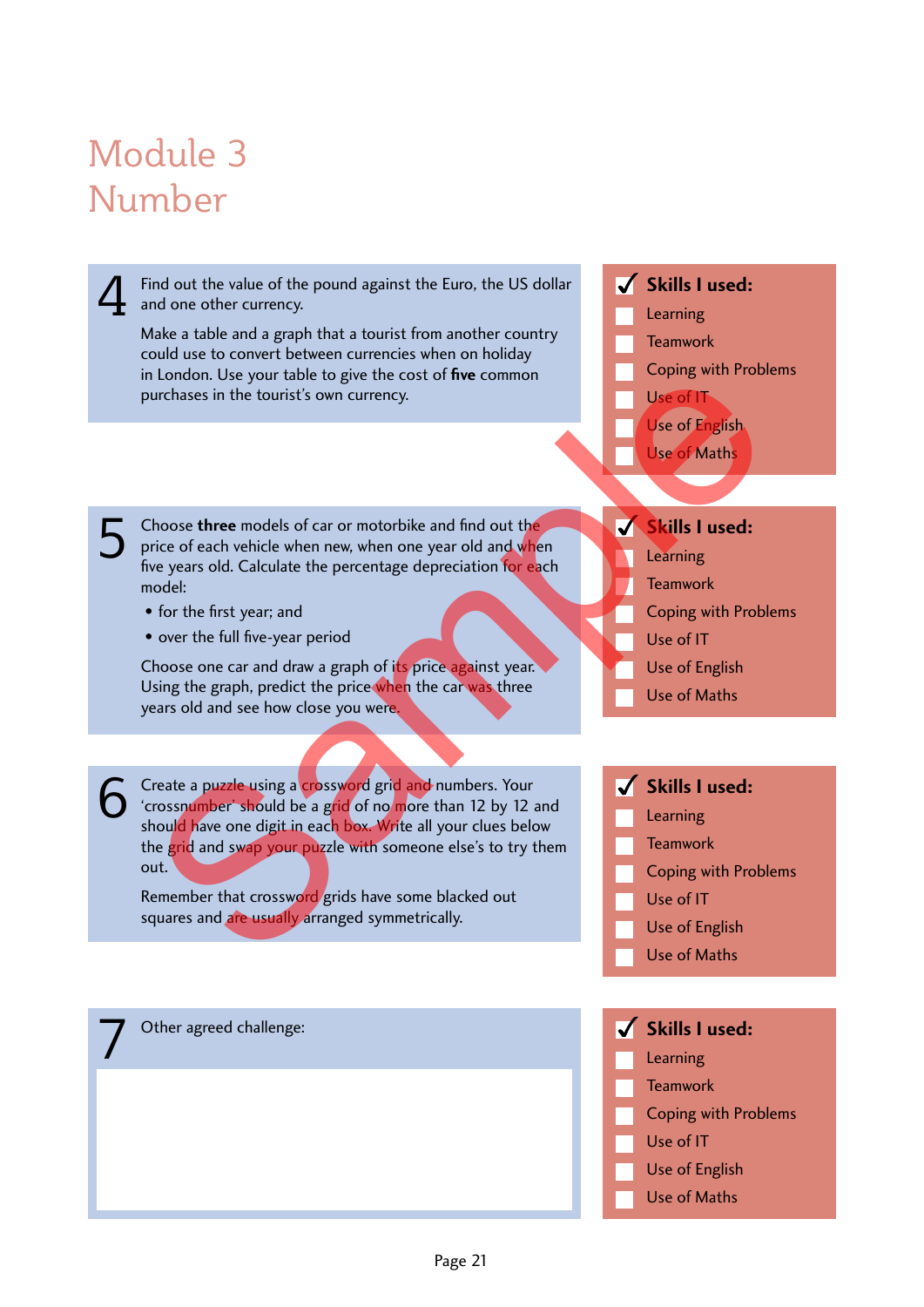# Module 6 Mathematical Discovery Sample of the Manuscript<br>Codule of the Discovery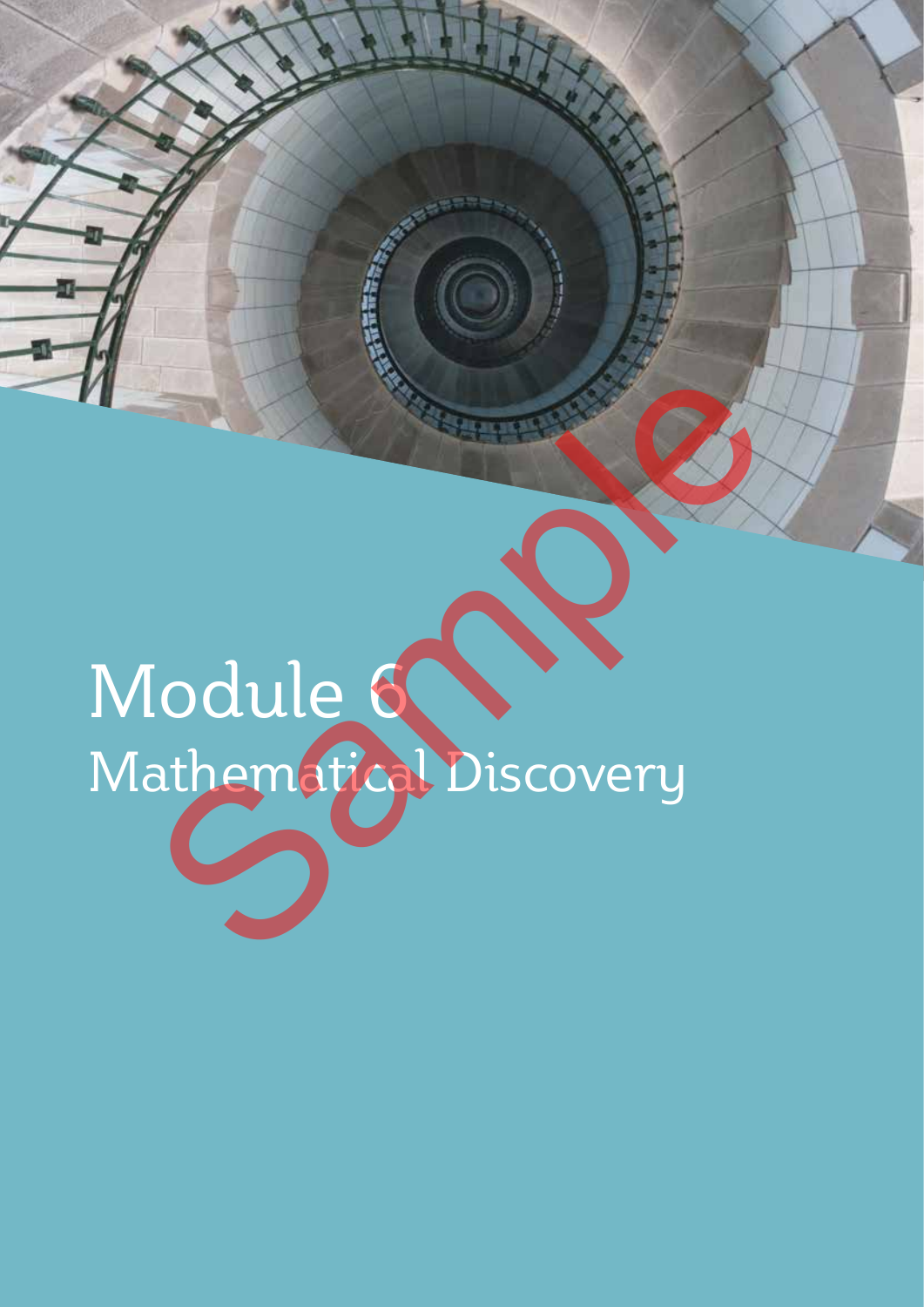

## Module 6 Mathematical Discovery

#### **Section B:** Complete TWO challenges over 10 hours (1 credit)

The first four terms of the Fibonacci sequence are: 1, 1, 2, 3, 5 1

Find the next six terms and explain how you found them.

Investigate relationships between various terms in the following sequences:

- Divide each Fibonacci number by the one before it
- Divide each Fibonacci number by the one after it
- Take sets of three consecutive Fibonacci numbers multiply the first and the third and square the middle one. State what happens  $x_1, y_2, y_3$ <br>
The metallicity exists and explain how you found them.<br>
The fluid each Fibonacci number by the one before it<br>
Divide each Fibonacci number by the one after it<br>
Divide each Fibonacci number by the one after
- Add together the squares of consecutive Fibonacci numbers 12
	- $1^2 + 1^2$  $1^2 + 1^2 + 2^2$  $1^2 + 1^2 + 2^2 + 3^2$

2

• Find the products of consecutive Fibonacci numbers. State what happens.

Research where Fibonacci numbers are found in nature.

- **Skills I used:** Learning Teamwork
	- Coping with Problems
	- Use of IT
	- Use of English Use of Maths

A company has to make open storage boxes from cardboard. To do this, they cut squares out of the corners of a sheet of card of a particular size and fold in the edges to make a box.

They wish to manufacture the box that has the largest volume, starting with a square measuring 30cm x 30 cm. Find the length of the side of the square that must be cut out from each corner to maximise the volume.

Investigate how to maximise the volume of a box when you start with different sizes of sheets of cardboard – both squares and rectangles.

Illustrate your work with nets, tables and graphs.

**Skills I used:** Learning **Teamwork** Coping with Problems Use of IT Use of English Use of Maths

Page 40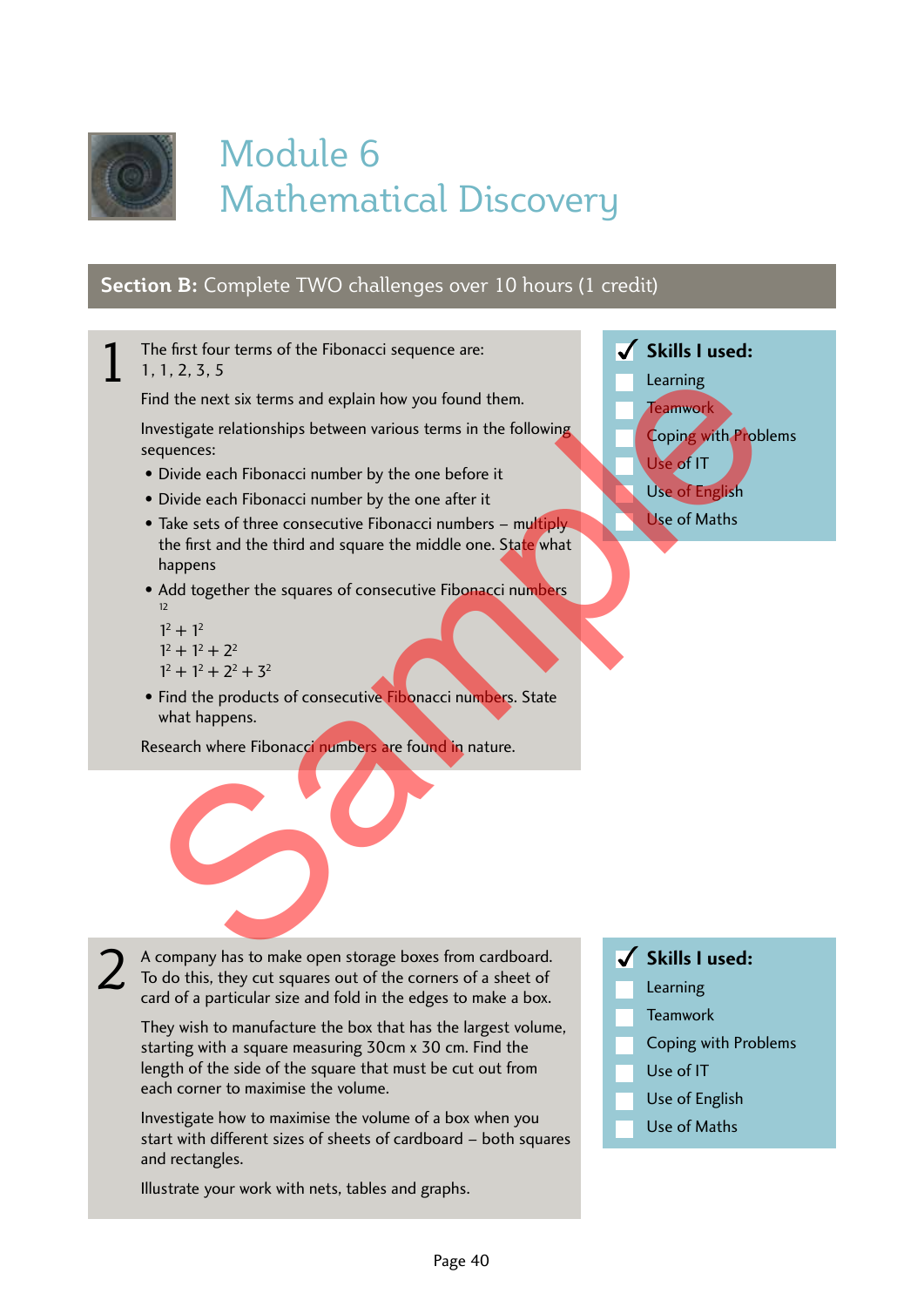## Adding Value

Your Mathematics Short Course is recognised with an ASDAN certificate, and has a credit rating to reflect the time you have spent on Mathematics activities. This course can also be linked to other programmes and qualifications, which add value and give you further options for continuing to develop your skills and experience.



Page 51